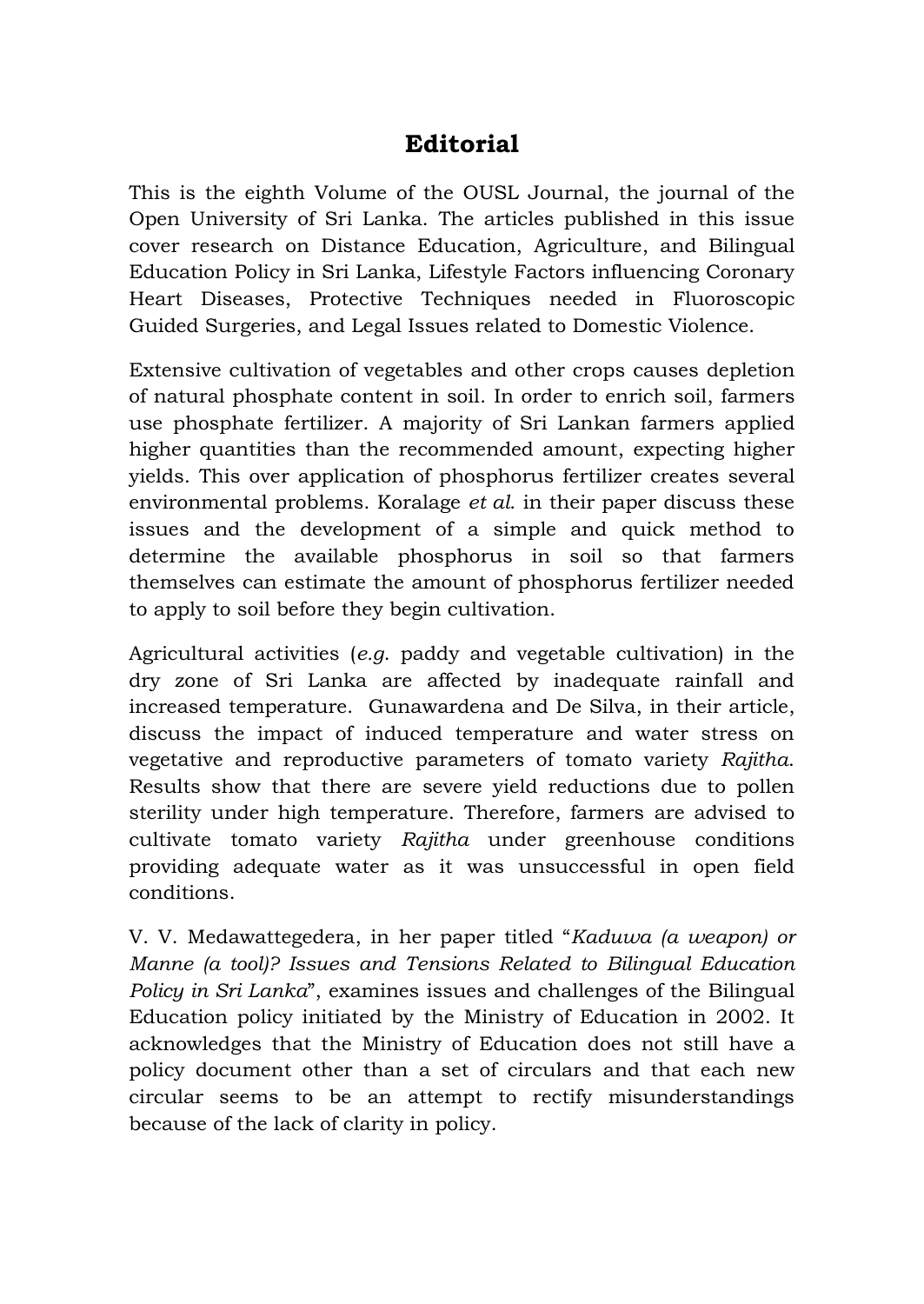Sivajenani *et al*. study the influence of lifestyle factors (*e.g*. dietary habits, pattern of exercise, habit of smoking, and alcohol intake) on Coronary Heart Disease (CHD) patients at the Teaching Hospital Jaffna. The results reveal that substantial proportions of CHD patients in the Teaching Hospital Jaffna did not have regular exercise and that a considerable number of participants was influenced by smoking and a few of them were at risk of CHD due to habitual alcohol consumption. Most of the participants had a poor educational background and as a result, they were self-employed as drivers, mechanics, laborers and fishermen.

Three years ago, the Faculty of Education of the Open University of Sri Lanka introduced several innovations, namely course team approach, training workshops for marking examiners, Activity Based Assignment Day Schools (ABADS) and appointment of centre coordinators for improving the quality of the Continuous Assignments (CA) mechanism of the Postgraduate Diploma in Education (PDGE) programme. Lekamge *et al*. in their article, evaluate the effectiveness of those components in improving the quality of the CA mechanism. Their finding reveal that the majority of student teachers, visiting academics and marking examiners was satisfied with the new innovations and admired the positive changes taken place in setting, marking and monitoring of assignments.

*Dilusha et al.* in their paper, present protective techniques followed by nurses to prevent X-ray exposure during fluoroscopic guided surgery at three hospitals in Sri Lanka; namely the National Hospital of Sri Lanka (NHSL), Colombo South Teaching Hospital (CSTH), and Sri Jayewardenepura General Hospital (SJGH). It was found that insufficient protective garments and equipment, poor use of modern technology, lack of training and poor knowledge on international standards are the major concerns/problems in using protective techniques to prevent X-ray exposure. They recommend that the nurses be properly trained before they are appointed to work at theatres with fluoroscopic guided surgery.

Domestic violence has a long history in Sri Lanka where victims are mostly women. According to the Istanbul Convention of 11th May 2011, "*domestic violence*" means "*all acts of physical, sexual,*